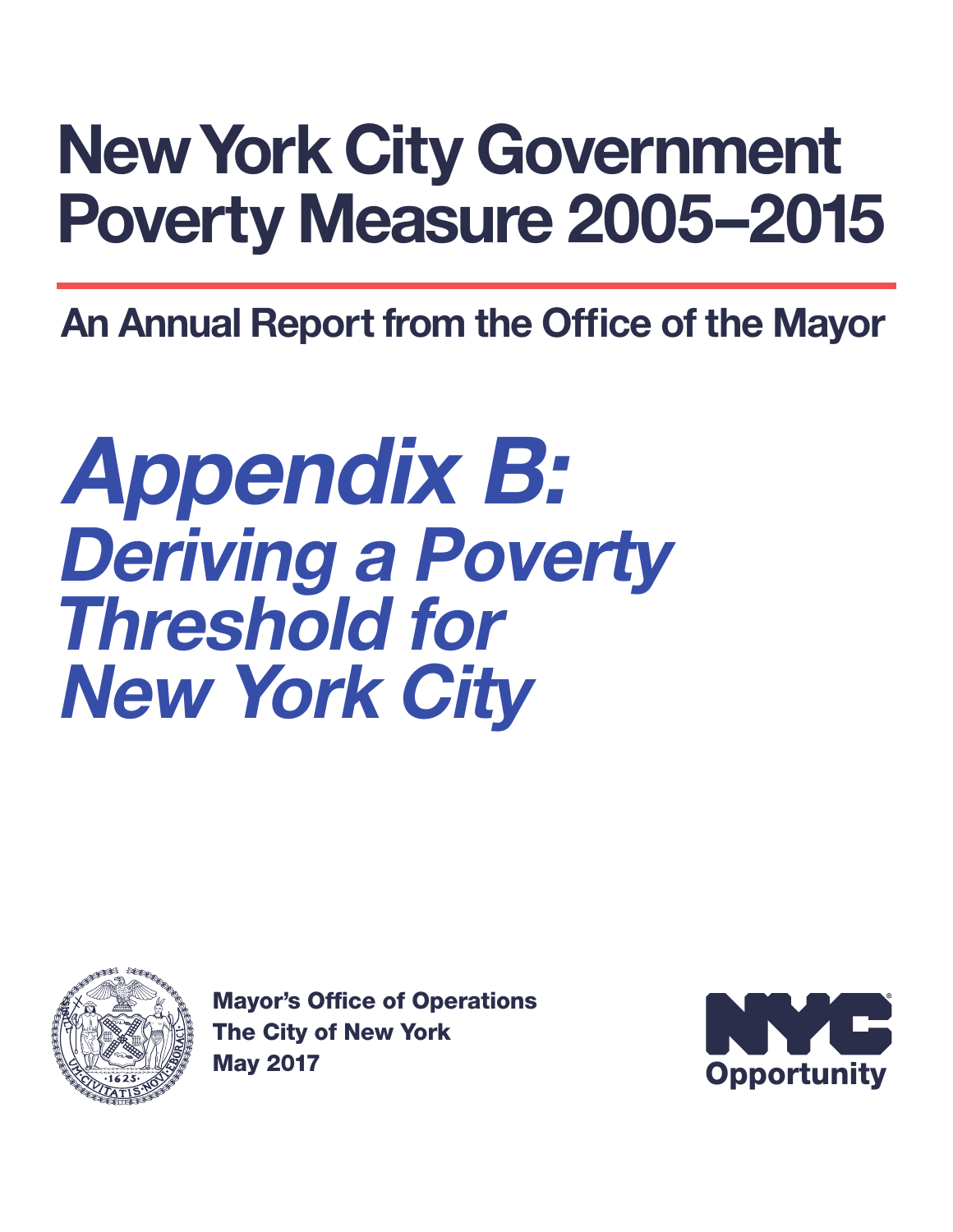# Appendix B

# Deriving a Poverty Threshold for New York City

One of the primary goals of the NYCgov poverty measure is to establish a realistic standard of need for New York City. In our first three reports, we created a poverty threshold that was based on the 1995 recommendations of the National Academy of Sciences (NAS). The Interagency Technical Working Group's (ITWG) March 2010 guidelines called for a similar, but not identical, approach to drawing the poverty line.1 These recommendations are reflected in the Supplemental Poverty Measure (SPM) that the U.S. Census Bureau first released in November 2011.<sup>2</sup>

NYC Opportunity revised the method we use to construct a New York Cityspecific threshold in light of the ITWG's guidelines. Bringing our threshold into closer alignment with the SPM makes our poverty rates more commensurable with those issued by the Census Bureau. However, we have not followed the SPM in all respects. This appendix briefly describes the SPM threshold and the ways in which NYC Opportunity has followed or diverged from the SPM method. It then provides the steps we take to create our New York City-specific threshold. Because year-to-year changes in the threshold are important to understanding changes in poverty rates over time, it also compares growth in the City's NYCgov threshold with the U.S.-wide SPM and the U.S. official thresholds.

#### From NAS to SPM

The NAS recommended that the first step in creating the poverty threshold was to compute a nationwide threshold based on the distribution of expenditures on food, clothing, shelter, and utilities by a reference unit composed of two-adult, two-child families. Expenditures are measured using a three-year moving average of data available in the Bureau of Labor Statistics' Consumer Expenditure Survey (CE). An additional factor is included in the base threshold to account for miscellaneous expenses, such as non-work-related travel, household supplies, and personal care products.

The NAS did not recommend a specific poverty line; instead, it suggested that the threshold fall between the 30th and 35th percentile of the distribution of what families spend on the items in the threshold. The NAS also offered an upper and lower bound for the factor that accounts for miscellaneous necessities,

<sup>1</sup> Observations from the Interagency Technical Working Group on Developing a Supplemental Poverty Measure. March 2010. Available

at: [https://www.census.gov/hhes/povmeas/methodology/supplemental/research/SPM\\_TWGObservations.pdf](https://www.census.gov/hhes/povmeas/methodology/supplemental/research/SPM_TWGObservations.pdf)

<sup>2</sup> Short, Kathleen. The Research Supplemental Poverty Measure: 2010. U.S. Bureau of the Census. November 2011. Available at: [https://](https://www.census.gov/prod/2011pubs/p60-241.pdf) [www.census.gov/prod/2011pubs/p60-241.pdf](https://www.census.gov/prod/2011pubs/p60-241.pdf)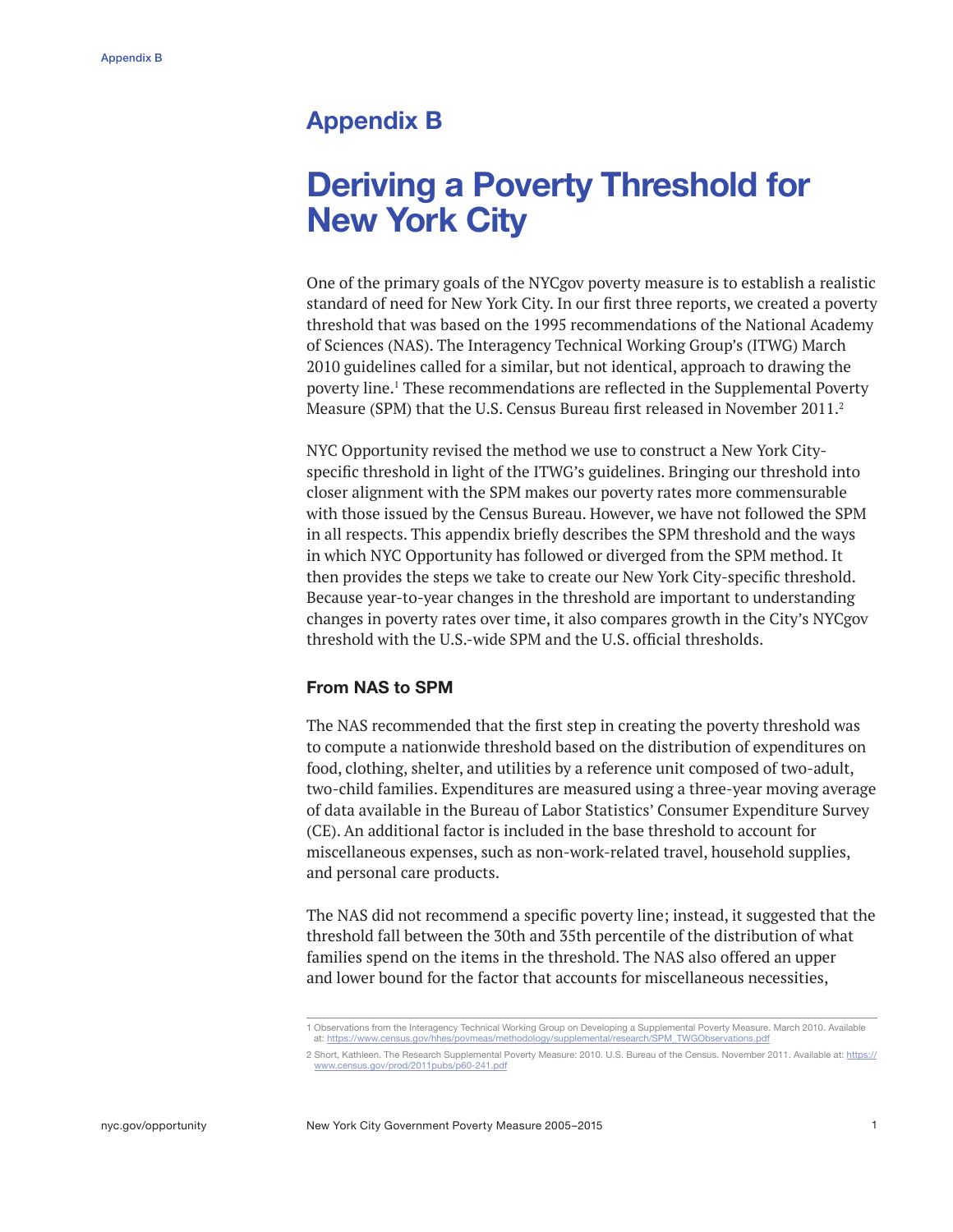a multiplier ranging from 1.15 to 1.25 times the food, clothing, shelter, and utilities expenditure estimate.3

The SPM threshold is also based on CE measures of expenditures on the same group of necessities. However, the SPM differs from the prior NAS method in four respects:

- 1. The SPM expands the reference family to include all Consumer Units in the CE with exactly two children, not just those with two adults.
- 2. The SPM is based on the 33rd percentile of the expenditure distribution, not a fixed percentage of the median of the distribution.
- 3. The SPM uses a five-year moving average of expenditure data. The NAS had proposed a three-year moving average.
- 4. The SPM creates separate thresholds to reflect differences in housing status for owners with a mortgage, owners free and clear of a mortgage, and renters. The NAS-based research had used a common threshold for these groups.<sup>4</sup>

#### Accounting for Housing Status

NYC Opportunity has adopted the first three of the changes listed above. However, we have not followed the fourth, the ITWG guidelines that call for the creation of separate thresholds by housing status. Instead, the NYCgov measure accounts for all differences in housing status on the income side of the poverty measure, applying a housing status adjustment to all households that reside in "non-market rate" housing. This includes homeowners without a mortgage, renters living in rent-regulated units, and renters who do not pay cash rent, along with renters participating in means-tested housing assistance programs.

The different approaches reflect the availability of data that describe the unique features of the New York City housing market. The SPM method has been created for use with the Census Bureau's Current Population Survey (CPS). The CPS indicates whether respondents own or rent their housing. A newly added question identifies homeowners who make or do not make mortgage payments. The CPS, however, does not provide information about housing expenditures, and the survey provides little other information (such as the size or condition of the housing unit) that would make estimating these feasible. The SPM's recourse is to create separate thresholds, by housing status, derived from the housing expenditure data available in the CE.

NYC Opportunity, by contrast, uses the American Community Survey (ACS) as its principal data set. The ACS identifies homeowners who make mortgage

<sup>3</sup> Citro and Michael, p. 106.

<sup>4</sup> The NAS report was aware of the limitations of this approach and suggested that one remedy would be to develop a separate threshold for homeowners with low or no housing costs. Citro and Michael, p. 245.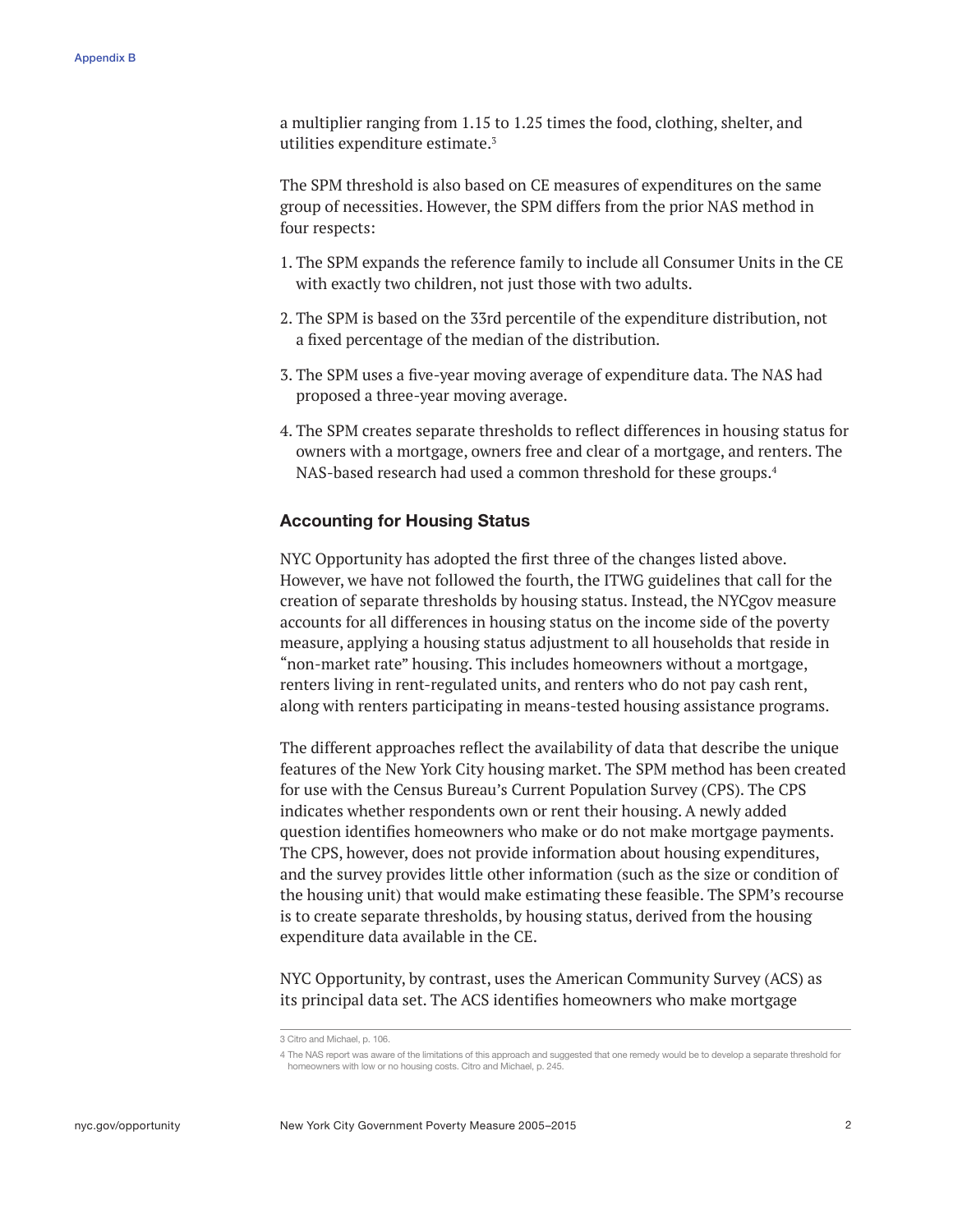#### Table B.1 Creation of NYCgov Threshold, 2015

| U.S.-wide SPM Threshold               | \$25,262 |
|---------------------------------------|----------|
| Housing Portion of Threshold          | 49.1%    |
| Geographic Adjustment Factor          | 1.52304  |
| Adjusted Housing Portion of Threshold | \$18,910 |
| NYCgov Threshold                      | \$31,756 |

Sources: U.S. Bureau of Labor Statistics and U.S. Department of Housing and Urban Development. Note: See text for explanation of concepts.

payments, homeowners free and clear of a mortgage, renters who pay rent, and renters who do not pay cash for their shelter. In addition, the ACS provides data on what nearly all households pay out of pocket for their shelter and utilities.<sup>5</sup> The unique-to-New York City Housing and Vacancy Survey (HVS) provides us with the ability to identify households that are participating in the wide variety and far-reaching array of housing affordability programs available to renters in the city. This creates the opportunity to account for the advantages of home ownership free of a mortgage and participation in housing affordability programs on a household-by-household basis, without having to construct separate thresholds that try to capture them "on average."

Given the wealth of data available to us, NYC Opportunity concluded that we should take advantage of it. Our income-side method for accounting for housing status is detailed in Appendix C.

#### Geographic Adjustment

The NAS argued that because living costs are not uniform across the United States, the poverty thresholds should be geographically adjusted. Since research indicates that the largest source of the disparity in inter-area living costs is a result of differences in housing costs, the NAS Panel recommended that only the part of the threshold that is made up of shelter and utilities expenditures should be adjusted. It further suggested that the ratio of area-specific to U.S.-wide Fair Market Rents (FMR) developed by the U.S. Department of Housing and Urban Development (HUD) could be used as the adjustment factor.<sup>6</sup>

Following the ITWG Guidelines, the SPM uses the ratio of median rents for two-bedroom units for its adjustment factor, but computes these from the ACS. NYC Opportunity continues to use HUD's Fair Market Rents for two-bedroom

<sup>5</sup> The exception is renters participating in tenant-based subsidy programs. NYC Opportunity imputes their expenditures by a statistical match with the New York City Housing and Vacancy Survey

<sup>6</sup> Citro and Michael, pp. 182-201. The NAS Panel regarded this approach as provisional, pending further research.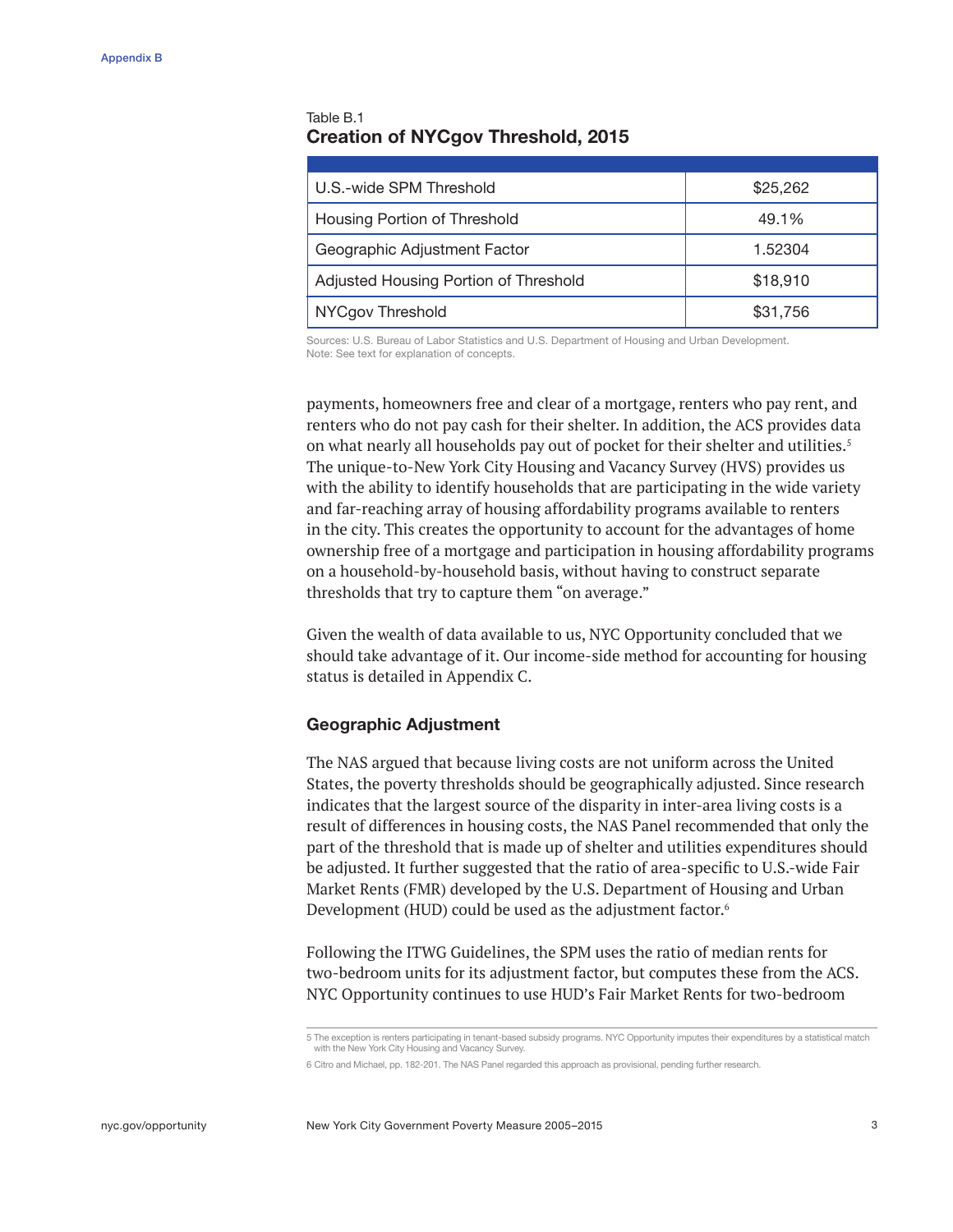units. The FMR ratio for New York City differs from the ACS ratio (1.52304 vs. 1.39924) in 2015 because they measure different things.7 Fair Market Rents are representative of recently rented units of standard quality. The rent data from the ACS covers all rental units except the very small number that lack complete plumbing and kitchen facilities. Because rent regulation is so widespread in New York City, rents at the median of the ACS distribution are not an accurate reflection of the market rate rental housing market.

This creates two inconsistencies. First, the SPM method compares a New York City median rent that is influenced by housing affordability programs against a U.S.-wide median that (because of the very narrow scope of these programs nationally) is not. The impact of rent regulation on the ACS-based rents for New York City creates a second inconsistency in that the NYCgov measure is already accounting for the effect of housing affordability programs on the income side of the poverty measure. Therefore, the NYCgov measure continues to use the FMRs to create the adjustment factor.

Table B.1 provides the steps taken in creating the NYCgov threshold for 2015. The 2015 U.S.-wide SPM threshold (before the housing adjustment) is \$25,262.<sup>8</sup> Housing (shelter and utilities) makes up nearly half (49.1 percent) of this threshold. The housing portion is multiplied by the ratio of U.S. to New York City Fair Market Rents (1.52304) and comes to \$18,910. This is added together with the (unadjusted) non-housing portion of the threshold, yielding a New York Cityspecific threshold of \$31,756. This NYCgov threshold is 26 percent higher than the U.S.-wide SPM threshold. The geographic adjustment implies that a New York City resident needs \$1.26 to obtain a standard of living equivalent to what \$1 would obtain, on average, across the United States.

#### Adjustment for Poverty Unit Size

Once a threshold for the reference family has been set, thresholds need to be calculated for families (or poverty units) of other sizes and compositions (i.e., number of children and number of adults). This study uses the three-parameter scale developed by David Betson after the release of the NAS report.<sup>9</sup> The scale has been used in the Census Bureau's NAS-based poverty reports and in the new SPM.

Table B.2 provides a selection of family size adjustments using Betson's scale. These are known as equivalence scales because they are used to compute the amounts of income needed by families of different types to be equivalently well off. The scales give the adjustments that are needed to convert the threshold for the reference family of two adults and two children to thresholds for other family

<sup>7</sup> Both ratios are computed using a five-year moving average from their respective data sources.

<sup>8</sup> For 2013, the Bureau of Labor Statistics did not report a pre-housing status adjustment SPM threshold. The threshold here is derived from the data provided at:<http://www.bls.gov/pir/spmhome.htm#threshold>

<sup>9</sup> Betson, David. Is Everything Relative? The Role of Equivalence Scales in Poverty Measurement. University of Notre Dame. March 1996. Available at:<http://aspe.hhs.gov/poverty/papers/escale.pdf>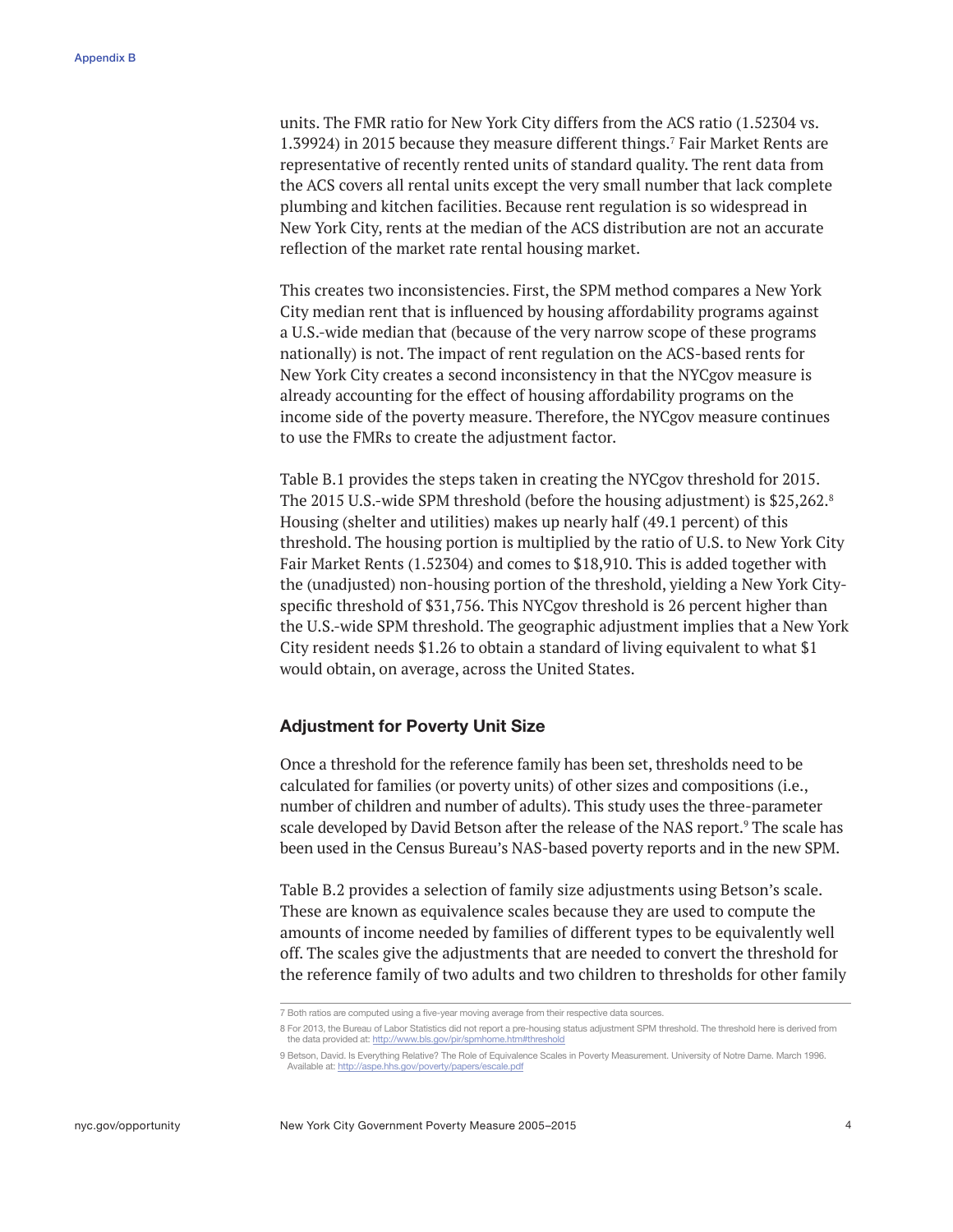#### Table B.2

## Factors Used by NYC Opportunity to Adjust Reference Family Thresholds for Units of Other Sizes and Types

|                         | <b>Number of Children Under 18</b> |            |            |              |  |  |
|-------------------------|------------------------------------|------------|------------|--------------|--|--|
| <b>Number of Adults</b> | <b>None</b>                        | <b>One</b> | <b>Two</b> | <b>Three</b> |  |  |
| One                     | 0.463                              | 0.699      | 0.830      | 0.953        |  |  |
| Two                     | 0.653                              | 0.880      | 1.000      | 1.114        |  |  |
| Three                   | 1.000                              | 1.114      | 1.223      | 1.328        |  |  |
| Four                    | 1.223                              | 1.328      | 1.430      | 1.529        |  |  |

Source: Computed by NYC Opportunity based on Betson, David. Is Everything Relative? The Role of Equivalence Scales in Poverty Measurement. University of Notre Dame. 1996.

sizes. For example, to calculate the threshold for a family of two adults and one child, the table indicates that the reference family threshold of \$31,756 would have to be multiplied by 0.88, which would yield a threshold of \$27,945.

Table B.3 lists the resulting NYCgov poverty thresholds for a variety of families and compares them to the U.S. official thresholds for families of corresponding sizes and compositions (a full range of NYCgov thresholds are found in Table B.6). The NYCgov thresholds are always higher than the official thresholds, but not by the same factor.

#### Table B.3 Comparison of Poverty Thresholds, 2015

| <b>Poverty Unit Composition</b>    | <b>NYCgov</b> | <b>Official</b> | <b>Ratio</b><br>NYCgov/<br><b>Official</b> |
|------------------------------------|---------------|-----------------|--------------------------------------------|
| One Adult*, No Child               | \$14,718      | \$12,331        | 1.194                                      |
| Two Adults*, No Child              | \$20,752      | \$15,871        | 1.308                                      |
| One Adult <sup>*</sup> , One Child | \$22,209      | \$16,337        | 1.359                                      |
| One Adult, Two Children            | \$26,366      | \$19,096        | 1.381                                      |
| One Adult, Three Children          | \$30,259      | \$24,120        | 1.255                                      |
| Two Adults, One Child              | \$27,951      | \$19,078        | 1.465                                      |
| Two Adults, Two Children           | \$31,756      | \$24,036        | 1.321                                      |
| Two Adults, Three Children         | \$35,374      | \$28,286        | 1.251                                      |

\*Adult is non-elderly in official threshold.

Sources: U.S. Bureau of the Census and NYC Opportunity calculations from Tables B.1 and B.2.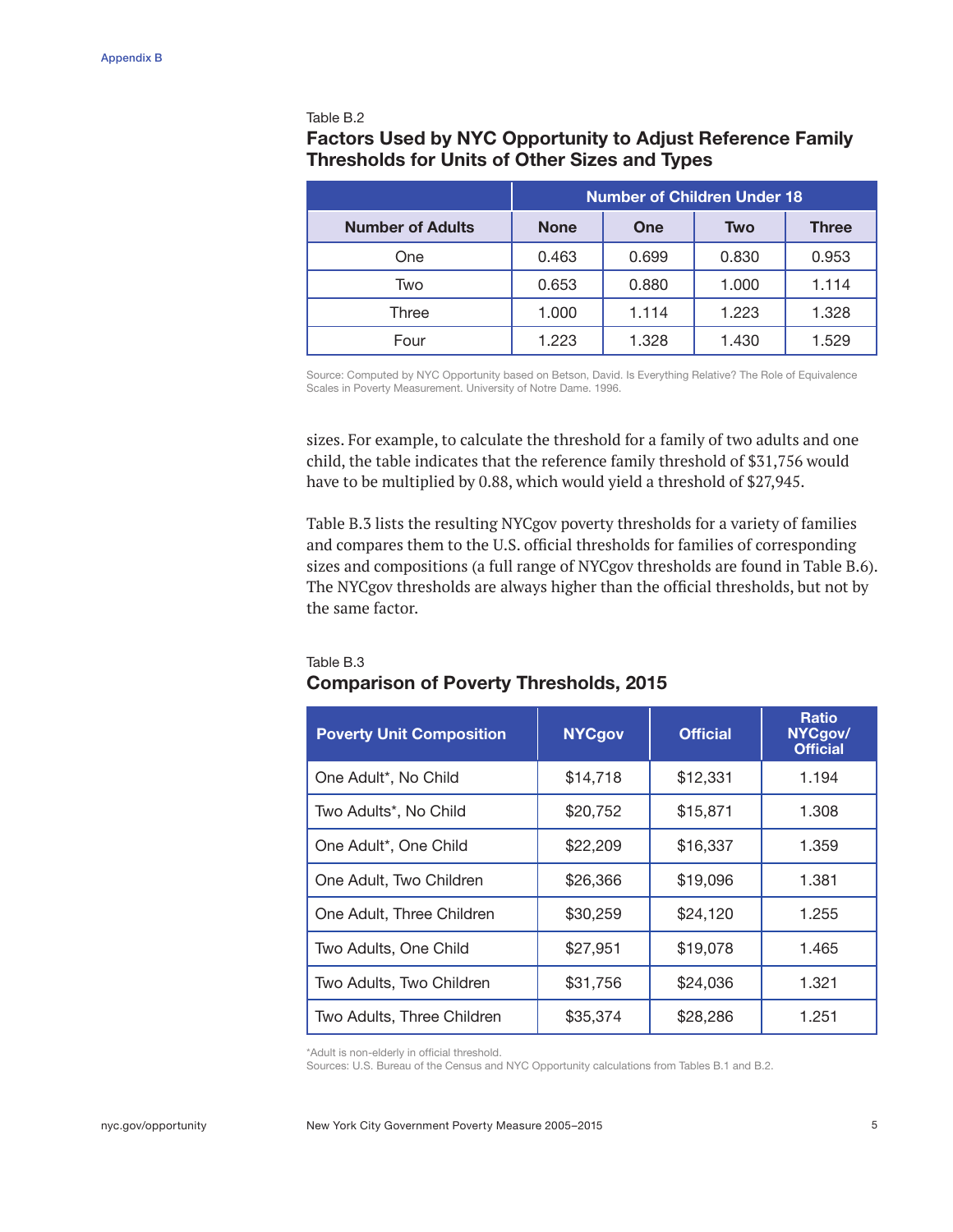This reflects the differences between the Betson scale and the scale implicit in the U.S. official thresholds. An important difference between the scaling methods (is that the official method creates a different, and lower, poverty threshold for individuals and some families with a householder who is age 65 or older. The official threshold for a single adult is \$12,331 if he or she is under 65, but \$11,367 if that person is older. The NYCgov threshold makes no distinction by age. While the NYCgov threshold for a single, non-elderly person is 1.194 times the official threshold, it is 1.295 times the official threshold for a single, elderly person.

#### Changes in the Poverty Thresholds Over Time

Measuring poverty is an exercise in comparing incomes to thresholds. Thus, part of understanding changes in poverty rates over time is tracking how the thresholds are changing from one year to the next. Table B.4 provides the official U.S.-wide, SPM, and NYCgov reference family thresholds for 2005 through 2015. It also reports the percentage change in the thresholds from the prior year, as well as the ratio of the SPM to U.S. official, NYCgov to U.S. official, and NYCgov to SPM thresholds.

From 2005 to 2010, the SPM and NYCgov thresholds grew at a faster rate than the U.S. official threshold. From 2010 to 2011, the percentage increases in the three thresholds are quite similar. But from 2011 to 2012, the official threshold rose by 2.1 percent while the SPM threshold edged down by 0.2 percent and the NYCgov threshold grew by 0.3 percent. A similar pattern was repeated in the next year. From 2012 to 2013, the U.S. official threshold increased by 1.5 percent while the SPM inched down by 0.1 percent and the NYCgov threshold grew by 0.4 percent. Between 2013 and 2014, the three thresholds return to a similar pattern of increase with the official threshold growing by 1.6 percent, the SPM threshold increasing by 1 percent, and the NYCgov threshold growing by 1.4 percent. In 2015, growth in the official threshold slowed to its slowest rate since 2010. The SPM and NYCgov thresholds each increased by less than 1 percent. What accounts for the differences in thresholds over time?

Year-to-year changes in the U.S. official threshold are determined by the yearto-year growth in the U.S.-wide Consumer Price Index for All Urban Consumers. Annual changes in the SPM and NYCgov thresholds, however, reflect changes in five-year moving averages in consumer expenditures. The threshold is a combination of housing and non-housing expenditure, which may not move along the same trajectory in any given year. The two NAS-style thresholds for 2012 are determined by household spending during the 2008 to 2012 period, that is, in the wake of the bursting of the housing bubble and the Great Recessionrelated fall in income. Both these factors would be expected to reduce housing expenditures – the largest component of the U.S.-wide SPM threshold. From 2011 to 2012, the housing share of the U.S.-wide SPM declined by \$170, from \$12,325 to \$12,155 (table not shown).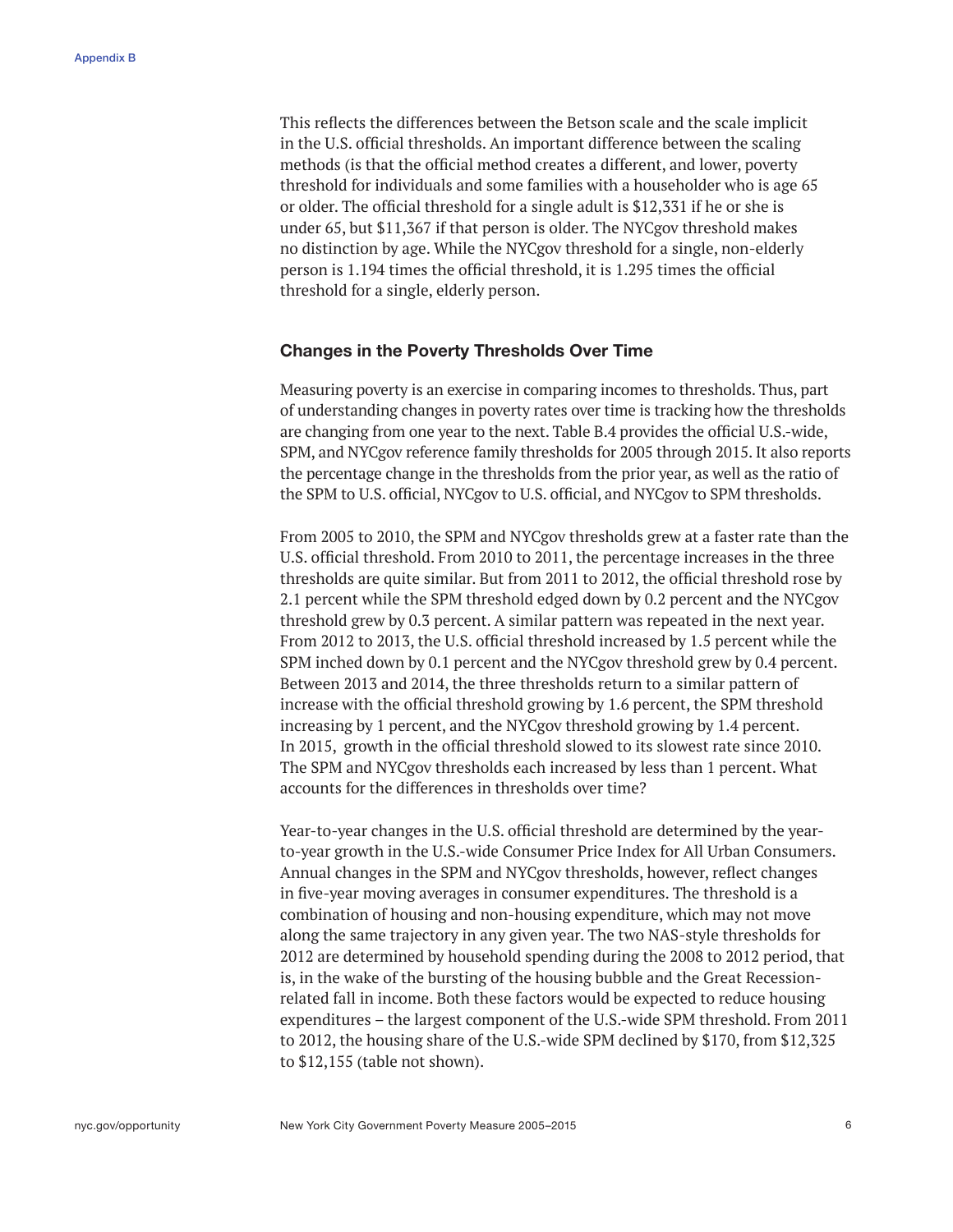#### Table B.4 Poverty Thresholds, 2005–2015

| <b>Reference Family Thresholds</b> |                     |                                          |               |  |  |  |  |  |
|------------------------------------|---------------------|------------------------------------------|---------------|--|--|--|--|--|
| Year                               | <b>Official</b>     | <b>U.S.-wide SPM</b>                     | <b>NYCgov</b> |  |  |  |  |  |
| 2005                               | \$19,806            | \$20,492                                 | \$24,532      |  |  |  |  |  |
| 2006                               | \$20,444            | \$21,320                                 | \$25,615      |  |  |  |  |  |
| 2007                               | \$21,027            | \$22,317                                 | \$26,979      |  |  |  |  |  |
| 2008                               | \$21,834            | \$23,608                                 | \$28,822      |  |  |  |  |  |
| 2009                               | \$21,756            | \$23,854                                 | \$29,265      |  |  |  |  |  |
| 2010                               | \$22,113            | \$24,343                                 | \$30,055      |  |  |  |  |  |
| 2011                               | \$22,811            | \$24,999                                 | \$30,945      |  |  |  |  |  |
| 2012                               | \$23,283            | \$24,959                                 | \$31,039      |  |  |  |  |  |
| 2013                               | \$23,624            | \$24,931                                 | \$31,156      |  |  |  |  |  |
| 2014                               | \$24,008            | \$25,178                                 | \$31,581      |  |  |  |  |  |
| 2015                               | \$24,036            | \$25,262                                 | \$31,756      |  |  |  |  |  |
|                                    |                     | <b>Percentage Change from Prior Year</b> |               |  |  |  |  |  |
| Year                               | <b>Official</b>     | <b>U.S.-wide SPM</b>                     | <b>NYCgov</b> |  |  |  |  |  |
| 2006                               | 3.2%                | 4.0%                                     | 4.4%          |  |  |  |  |  |
| 2007                               | 2.9%                | 4.7%                                     | 5.3%          |  |  |  |  |  |
| 2008                               | 3.8%                | 5.8%                                     | 6.8%          |  |  |  |  |  |
| 2009                               | $-0.4%$             | 1.0%                                     | 1.5%          |  |  |  |  |  |
| 2010                               | 1.6%                | 2.0%                                     | 2.7%          |  |  |  |  |  |
| 2011                               | 3.2%                | 2.7%                                     | 3.0%          |  |  |  |  |  |
| 2012                               | 2.1%                | $-0.2%$                                  | 0.3%          |  |  |  |  |  |
| 2013                               | 1.5%                | $-0.1%$                                  | 0.4%          |  |  |  |  |  |
| 2014                               | 1.6%                | 1.0%                                     | 1.4%          |  |  |  |  |  |
| 2015                               | 0.1%                | 0.3%                                     | 0.6%          |  |  |  |  |  |
|                                    |                     | <b>Ratio of Thresholds</b>               |               |  |  |  |  |  |
| Year                               | <b>SPM/Official</b> | NYCgov/Official                          | NYCgov/SPM    |  |  |  |  |  |
| 2005                               | 103.5%              | 123.9%                                   | 119.7%        |  |  |  |  |  |
| 2006                               | 104.3%              | 125.3%                                   | 120.1%        |  |  |  |  |  |
| 2007                               | 106.1%              | 128.3%                                   | 120.9%        |  |  |  |  |  |
| 2008                               | 108.1%              | 132.0%                                   | 122.1%        |  |  |  |  |  |
| 2009                               | 109.6%              | 134.5%                                   | 122.7%        |  |  |  |  |  |
| 2010                               | 110.1%              | 135.9%                                   | 123.5%        |  |  |  |  |  |
| 2011                               | 109.6%              | 135.7%                                   | 123.8%        |  |  |  |  |  |
| 2012                               | 107.2%              | 133.3%                                   | 124.4%        |  |  |  |  |  |
| 2013                               | 105.5%              | 131.9%                                   | 125.0%        |  |  |  |  |  |
| 2014                               | 104.9%              | 131.5%                                   | 125.4%        |  |  |  |  |  |
| 2015                               | 105.1%              | 132.1%                                   | 125.7%        |  |  |  |  |  |

Sources: U.S. Bureau of Labor Statistics and U.S. Department of Housing and Urban Development.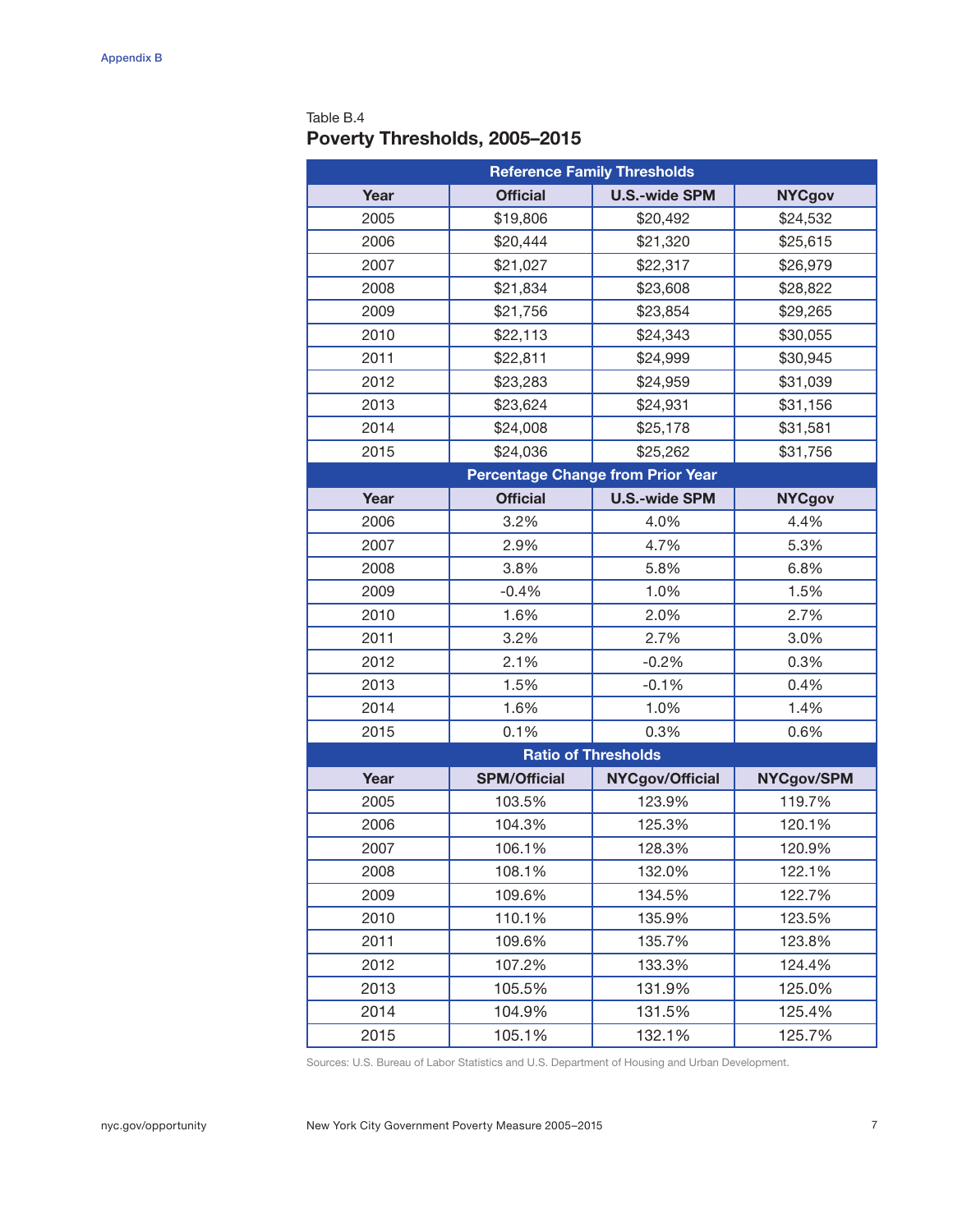#### Table B.5 Change in SPM and NYCgov Poverty Thresholds, 2013–2015

| <b>U.S.-wide SPM</b>  | <b>Portion</b>    |                    |              |
|-----------------------|-------------------|--------------------|--------------|
| Year                  | <b>Housing</b>    | <b>Non-Housing</b> | <b>Total</b> |
| 2013                  | \$12,268          | \$12,663           | \$24,931     |
| 2014                  | \$12,445          | \$12,733           | \$25,178     |
| 2015                  | \$12,416          | \$12,846           | \$25,262     |
| Change from 2013-2014 | \$177             | \$70               | \$247        |
| Change from 2014-2015 | \$113<br>$-$ \$29 |                    | \$84         |
|                       |                   |                    |              |
| <b>NYCgov</b>         |                   | <b>Portion</b>     |              |
| Year                  | <b>Housing</b>    | <b>Non-Housing</b> | <b>Total</b> |
| 2013                  | \$18,493          | \$12,663           | \$31,156     |
| 2014                  | \$18,848          | \$12,733           | \$31,581     |
| 2015                  | \$18,910          | \$12,846           | \$31,756     |
| Change from 2013-2014 | \$356             | \$70               | \$426        |

Sources: U.S. Bureau of Labor Statistics and U.S. Department of Housing and Urban Development. Note: Totals are computed from unrounded numbers.

For 2015, the SPM and NYCgov thresholds are based on household spending during the 2011 to 2015 time period. In 2015, the housing share of the U.S.-wide SPM threshold was nearly unchanged, decreasing by \$29 from the housing component of the 2014 SPM threshold, dropping from \$12,445 to \$12,416.

Changes in the housing and non-housing portions of the SPM and NYCgov thresholds from 2013 to 2015 are shown in Table B.5. In this time period, a slowing of the housing portion of the SPM threshold was offset by growth in the non-housing component. The housing portion of the NYCgov threshold grew by only \$61 in 2015, a decline from the \$356 increase in 2014. The NYCgov threshold increased by 0.6 percent or \$175 in 2014. The housing portion of the threshold continues to increase at a faster rate in the NYCgov threshold than in the SPM threshold. Over time, this has resulted in the NYCgov poverty threshold growing faster than both the SPM and U.S. official thresholds. At the same time, the official threshold has been growing faster than the SPM since 2010, closing some of the gap between the two measures.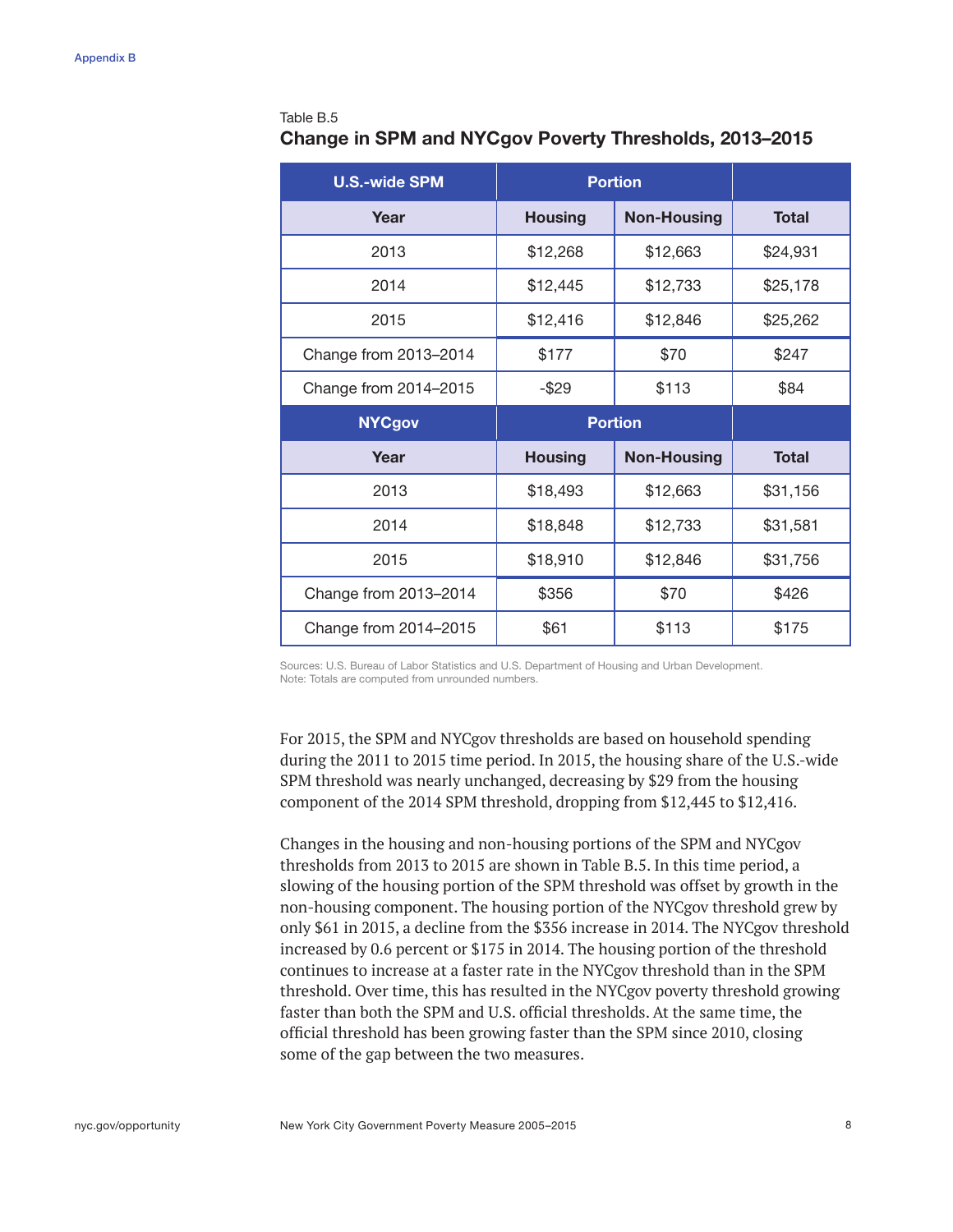#### NYCgov Poverty and Near Poverty Thresholds by Family Size and Number of Children

As explained above, poverty thresholds vary by family size and by the number of children in the family. Table B.6 provides the NYCgov poverty thresholds adjusted for a range of family sizes and types.

Table B.7 presents the NYCgov near poverty thresholds for the same groups. The near poverty threshold is 150 percent of the poverty threshold. This includes all people in poverty and near-poverty.

#### Using the NYCgov Poverty Thresholds

Since our first release in 2008, the NYCgov poverty measure has become a useful tool both inside and outside of City government. One common practice is to use the NYCgov poverty threshold as a more realistic standard of need than the U.S. official poverty threshold. We caution against this for the following reason: The NYCgov threshold is designed to be used as a standard against the NYCgov measure of income. This is the sum of all resources in our income measure: post-tax earnings (including tax credits), public assistance, social security and disability payments, unemployment income, nutritional and housing assistance, and heating assistance. The following costs are subtracted from this summed income: work-related expenses (transportation and childcare) and out-of-pocket medical expenditures. This information should be summed for all members of the

Table B.6

### NYCgov Poverty Thresholds for 2015 by Size of Family and Number of Related Children Under 18 Years]

|                               | <b>Number of Children</b> |            |            |              |             |             |            |              |
|-------------------------------|---------------------------|------------|------------|--------------|-------------|-------------|------------|--------------|
| Size of<br><b>Family Unit</b> | <b>None</b>               | <b>One</b> | <b>Two</b> | <b>Three</b> | <b>Four</b> | <b>Five</b> | <b>Six</b> | <b>Seven</b> |
| One person                    | \$14,718                  |            |            |              |             |             |            |              |
| Two persons                   | \$20,752                  | \$22,209   |            |              |             |             |            |              |
| Three persons                 | \$31,756                  | \$27,951   | \$26,366   |              |             |             |            |              |
| Four persons                  | \$38,840                  | \$35,374   | \$31,756   | \$30,259     |             |             |            |              |
| Five persons                  | \$45,407                  | \$42,178   | \$38,840   | \$35,374     | \$33,947    |             |            |              |
| Six persons                   | \$51,588                  | \$48,539   | \$45,407   | \$42,178     | \$38,840    | \$37,470    |            |              |
| Seven persons                 | \$57,466                  | \$54,561   | \$51,588   | \$48,539     | \$45,407    | \$42,178    | \$40,857   |              |
| Eight persons                 | \$63,096                  | \$60,309   | \$57,466   | \$54,561     | \$51,588    | \$48,539    | \$45,407   | \$44,128     |

Sources: U.S. Bureau of the Census and NYC Opportunity calculations from Tables B.1 and B.2.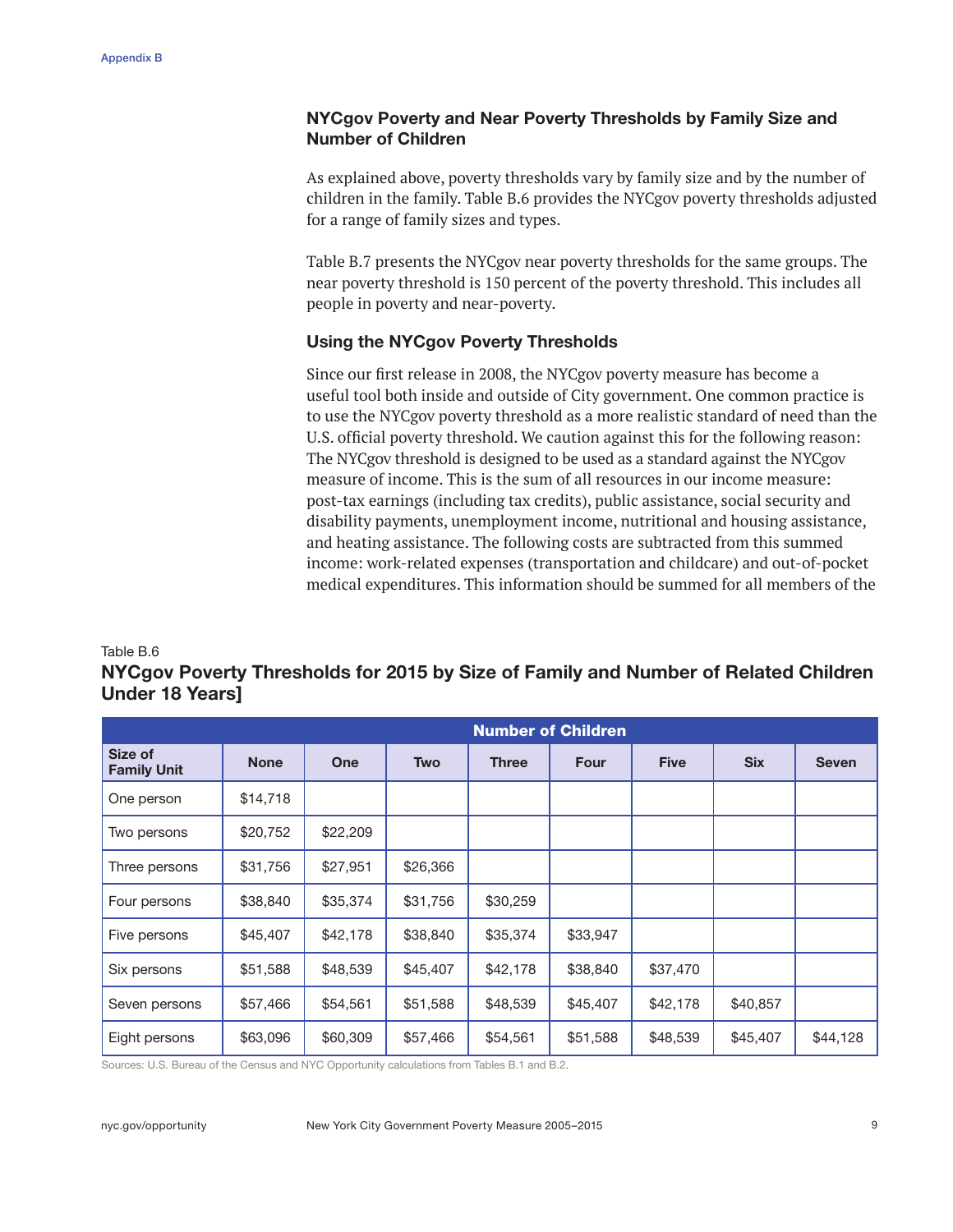#### Table B.7

# NYCgov Near Poverty Thresholds, 2015 (Near Poverty = 150% of NYCgov Poverty Threshold)

|                               | <b>Number of Children</b> |            |          |          |          |             |            |              |
|-------------------------------|---------------------------|------------|----------|----------|----------|-------------|------------|--------------|
| Size of<br><b>Family Unit</b> | <b>None</b>               | <b>One</b> | Two      | Three    | Four     | <b>Five</b> | <b>Six</b> | <b>Seven</b> |
| One person                    | \$22,077                  |            |          |          |          |             |            |              |
| Two persons                   | \$31,128                  | \$33,314   |          |          |          |             |            |              |
| Three persons                 | \$47,634                  | \$41,927   | \$39,550 |          |          |             |            |              |
| Four persons                  | \$58,260                  | \$53,062   | \$47,634 | \$45,388 |          |             |            |              |
| Five persons                  | \$68,110                  | \$63,268   | \$58,260 | \$53,062 | \$50,920 |             |            |              |
| Six persons                   | \$77,382                  | \$72,809   | \$68,110 | \$63,268 | \$58,260 | \$56,206    |            |              |
| Seven persons                 | \$86,199                  | \$81,841   | \$77,382 | \$72,809 | \$68,110 | \$63,268    | \$61,286   |              |
| Eight persons                 | \$94,644                  | \$90,464   | \$86,199 | \$81,841 | \$77,382 | \$72,809    | \$68,110   | \$66,191     |

Sources: U.S. Bureau of the Census and NYC Opportunity calculations from TablesB.1 and B.2.

extended family living in the same domicile. The NYCgov threshold should not be compared to the U.S. official threshold's income measure of only pre-tax cash.

Obviously, it is difficult if not impossible to gather this information in many situations. Instead, if the U.S. official threshold is considered inadequate and pre-tax cash is available as income data, we suggest a hybrid approach – expressing the NYCgov threshold as a percentage of the official measure and using pre-tax cash as a measure of income. This is a less than perfect solution that may suffice for establishing a parameter of need in some cases.

Table B.8 gives both the NYCgov poverty thresholds found in Table B.6 and those thresholds expressed as a percentage of the U.S. official threshold. As an example, the NYCgov threshold for the four person reference family containing two adults and two children is \$31,756, or 132 percent of the U.S. official threshold for that family. In this case, a person could be considered in need if the family's pre-tax cash income is less than 132 percent of the official threshold. This boundary should always be expressed in terms of the official, not the NYCgov, threshold.